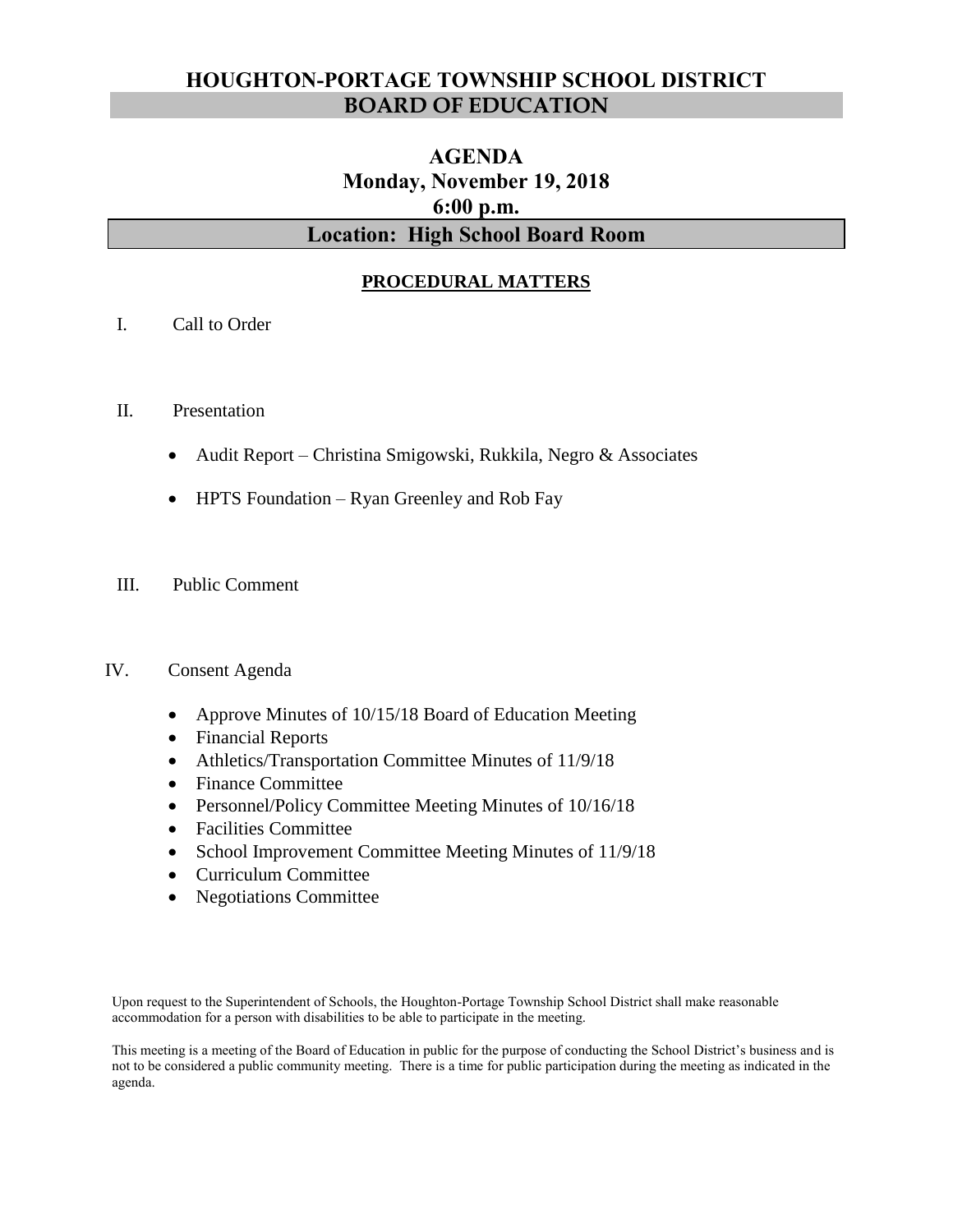- V. Administrative Reports
- VI. MASB, MASA & CCASB Reports
- VII. Discussion Items
	- 1. 2017-18 Audit Sara Marcotte
	- 2. First Reading of September 2018 NEOLA Updates

#### VIII. Action Items

- 1. Resolution to Accept 2017-187 Audit Report
- 2. Designation of Parent Advisory Committee Special Ed Member
- 3. Approval of Winter Coaches
- IX. Public Comment
- X. Adjournment

Upon request to the Superintendent of Schools, the Houghton-Portage Township School District shall make reasonable accommodation for a person with disabilities to be able to participate in the meeting.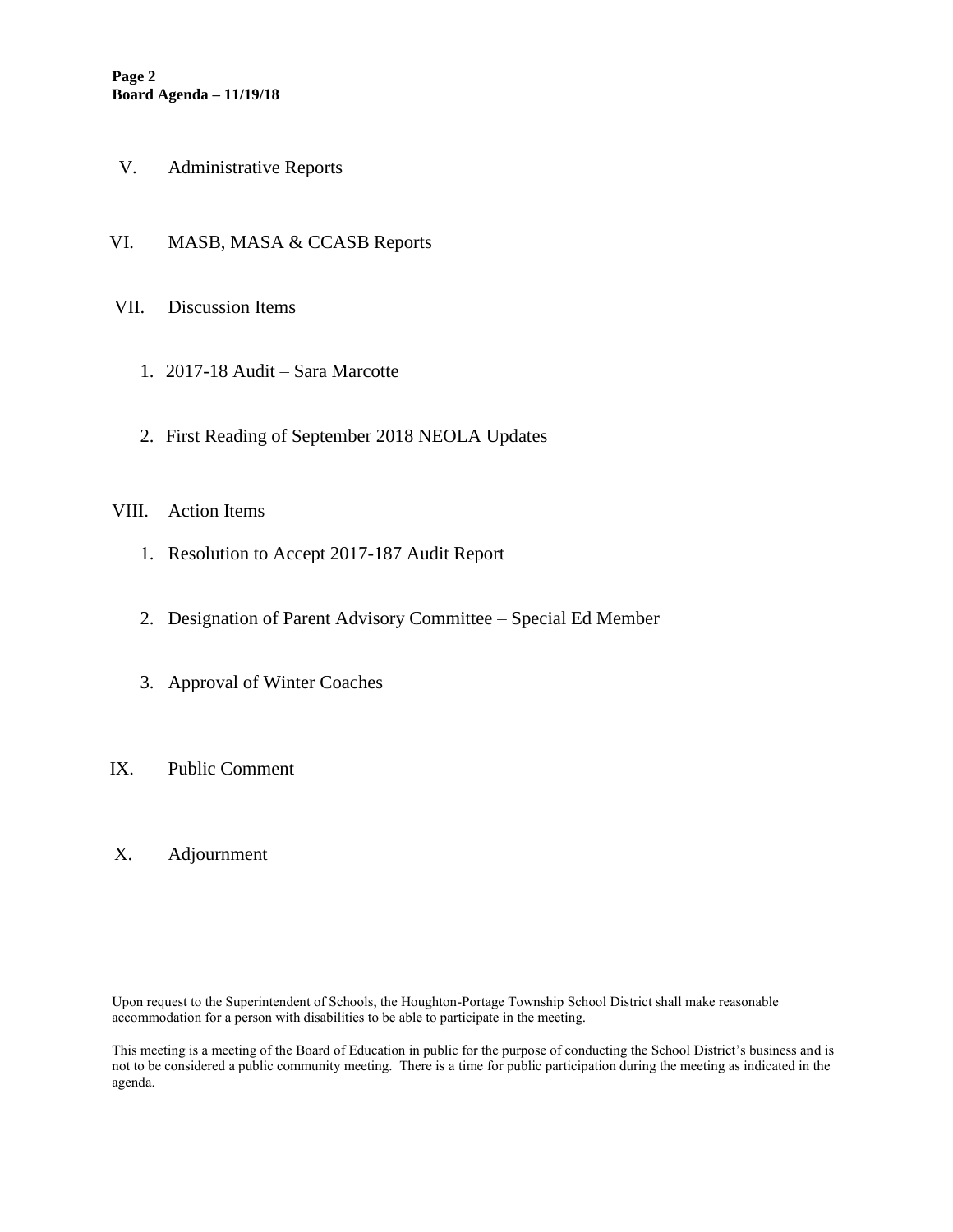### **DISCUSSION ITEMS**

#### **1. 2017-18 Audit – Sara Marcotte**

Attached to the packet is the 2017-18 Audit. Mrs. Marcotte, our business manager, will be available to answer any questions you may have.

#### **2. First Reading – September 2018 NEOLA Updates**

The Personnel/Policy Committee reviewed the September 2018 NEOLA Updates and will present the policies to the Board at the time of the Board meeting. These updates were sent electronically to the Board members on 11/8/18.

### **ACTION ITEMS**

#### **1. Resolution to Approve 2017-18 Audit Report**

At the time of the Board meeting, I will request that the Board approve the 2017-18 audit, prepared by the accounting firm of Rukkila, Negro & Associates. As you will recall, the audit was sent electronically to Board members on 11/12/18.

#### **2. Designation of Parent Advisory Committee – Special Ed Member**

The CCISD parent advisory committee for special education requests that each school board nominate an alternate member from each school district. The alternate would serve in the absence of the district's regular member of the Pac. At the time of the meeting, the superintendent will nominate Bobbie Jo Holombo, a district parent of one of our special education students

Upon request to the Superintendent of Schools, the Houghton-Portage Township School District shall make reasonable accommodation for a person with disabilities to be able to participate in the meeting.